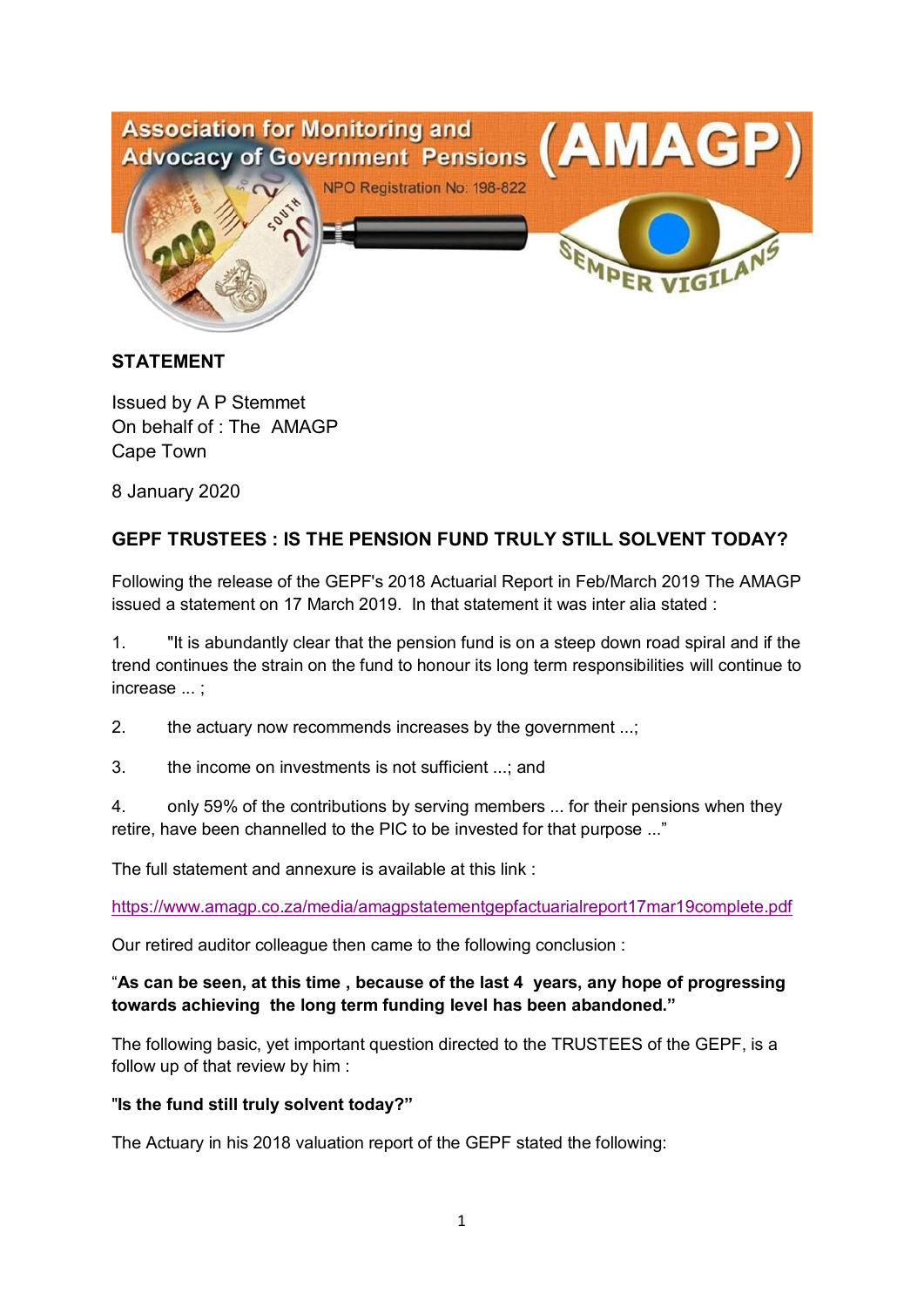"*In order to determine the level of solvency of the fund, it is necessary to compare the total assets of the fund with the total liabilities. The fund is solvent when the value of the assets is equal to or greater than the value of the liabilities, i.e. a funding level of 100% or greater. The funding level is the ratio of the value of the assets to the value of the liabilities of the fund at the valuation date.***"**

For information to be relevant it needs to be timely.

## **A persistent problem with information about the Fund, is that by the time that the information is released by the GEPF to members, it is indeed already outdated.**

The GEPF released its 2018/9 Annual report (AR), dated September 2019, only in December, basically when we are already more than midway through the 2019/20 financial year.

The funding rate of 108,3% was calculated **as at the end of March 2018** by the Actuary in November 2018 already.

The report released three months later in February 2019, confirmed that the assets /pension liabilities. Unfortunately this funding ratio is already 21 months old and based on the trends since 2014, and may indeed not be valid today.

The GEPF's pension liabilities, on average, increase by +- R125 billion per year.

The 2018/9 AR reveals that assets ONLY increased by R17 billion since the prior year. The fact that the annual increase in assets cannot match or exceed the increase in pension liabilities, indicates and ensure that the funding ratio is decreasing by +-5% per annum, all things being equal.

Over the aforementioned 21 months, the rate of deterioration of the minimum funding ratio then equates to +-8,75% and as a result, reduces the buffer (the Reserves) the Fund had at the end of March 2018, effectively to zero.

With due consideration that it has been more than 21 months since **March 2018**, we may very well have reached the point where assets/pension liabilities **and IF SO, we have the unfortunate situation where the Fund is not solvent anymore.**

**The solvency (or not) of the FUND is a material fact which should be urgently disclosed in full to members without delay, especially those members contemplating early retirement. It is the duty and responsibility of the GEPF Trustees to communicate fully and transparently at all times with its internal and external clients members. The Trustees must come clean and talk to their members and other clients MUCH MORE regularly. "**

We are keenly waiting for the report by the 'Mpati Commission' as well as the government's decisions and recommendations on the report.

It should, however, be kept in mind that the GEPF as such was not investigated. Yet, it is very clear that the situation at that body should also receive serious attention from the authorities. Failing to scrutinize the doings of the GEPF and its